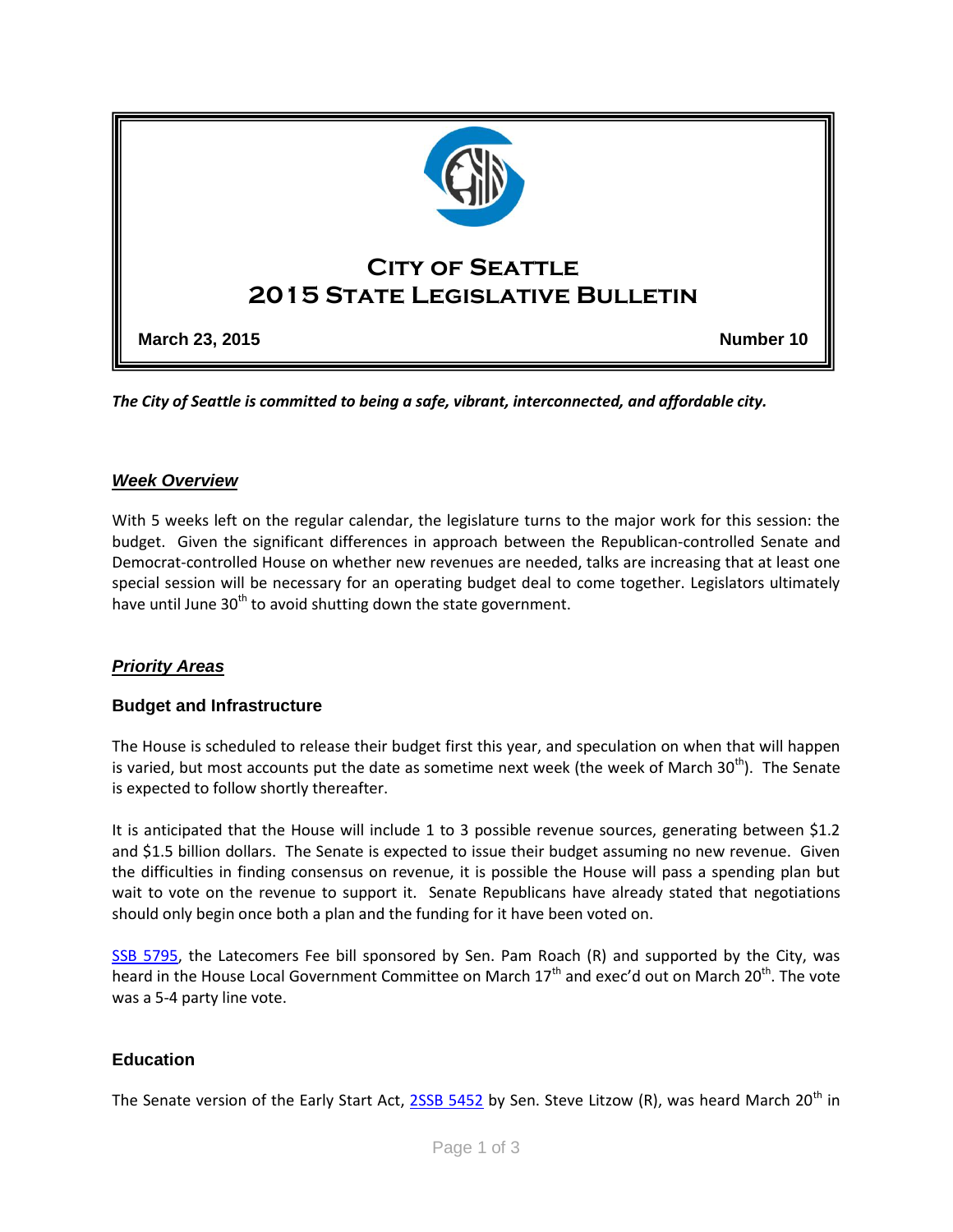the House Early Learning Committee and is scheduled for exec on March 26<sup>th</sup>. [HB 1491,](http://apps.leg.wa.gov/billinfo/summary.aspx?bill=1491&year=2015) the House companion by Rep. Ruth Kagi (D), will be heard in Senate committee on March 23<sup>rd</sup>.

## **Safety Net, Housing and Health Care**

[HB 1553](http://apps.leg.wa.gov/billinfo/summary.aspx?bill=1553&year=2015), Rep. Brady Walkinshaw's Certificate of Restoration Bill to provide assistance to previously incarcerated individuals seeking employment opportunities, received an emotional hearing in the Senate Law and Justice committee on Thursday, March  $19<sup>th</sup>$ . Individual speakers testified to their past failures, their rehabilitation and the continued onus placed on their records even after completing their debts to society. The bill previously passed unanimously out of the House.

[SB 5404](http://apps.leg.wa.gov/billinfo/summary.aspx?bill=5404&year=2015), the Homeless Youth Act, sponsored by Sen. Steve O'Ban, was heard on March 18<sup>th</sup> in House Early Learning and is scheduled for exec on March 26<sup>th</sup>.

Representatives Ross Hunter (D) and Reuven Carlyle (D) introduced a new bill on Wednesday aiming to create a new revenue stream for cancer research, prevention and care. [HB 2194,](http://app.leg.wa.gov/billinfo/summary.aspx?bill=2194&year=2015) endorsed by the governor, adds a fifty-cent tax per pack of cigarettes.

One of the most attended hearings this week happened on Monday, when the House Commerce & Labor Committee held public hearing on  $H\text{B}$  1645, addressing vaping regulations. Over 300 people attended, filling four overflow rooms, to testify on the legislation, which proposes a 95% tax on vaping products to be used for youth prevention efforts. The legislation would also require licenses for vaping stores and prohibit e-cigarette sales to minors.

Rep. Tina Orwall's (D) [HB 1068,](http://apps.leg.wa.gov/billinfo/summary.aspx?bill=1068&year=2015) which concerns testing on sexual assault kits, received a hearing on March 16<sup>th</sup> in the Senate Law and Justice Committee. Seattle Police Chief Kathleen O'Toole sent a letter to the committee in support of this legislation.

A touch of humor and Hollywood proved a compelling lobbying technique as film industry workers descended on the Capitol March  $17<sup>th</sup>$  in support of  $SB$  6027. Sen. Jeanne Kohl-Welles' (D) bill would continue the Film Works tax incentive program for motion picture activities in the state. Highlighting the in-state production of Z-Nation, an online TV series, lobby day attendees dressed as zombies and shot actual footage on the capitol steps. Mayor Murray issued a proclamation in support of the bill, declaring the day "Seattle Film Day".

### **Environment**

[E2SSB 5057,](http://apps.leg.wa.gov/billinfo/summary.aspx?bill=5057&year=2015) Sen. Ericksen's (R) bill on hazardous materials transportation, received a hearing in the House Environment Committee on March 16<sup>th</sup>. [ESHB 1449](http://apps.leg.wa.gov/billinfo/summary.aspx?bill=1449&year=2015), Rep Jessyn Farrell's (D) alternative, was heard March 18<sup>th</sup> in Senate Energy, Environment and Telecommunications (EET).

[ESHB 1571](http://apps.leg.wa.gov/billinfo/summary.aspx?bill=1571&year=2015) by Rep. Strom Peterson (D), which would create a paint stewardship program to handle disposal of unused oil-based paints, came under strong questioning from Republican members of the Senate EET Committee on March  $17<sup>th</sup>$ . Members focused on the fees generated by the program and where those were allocated and spent.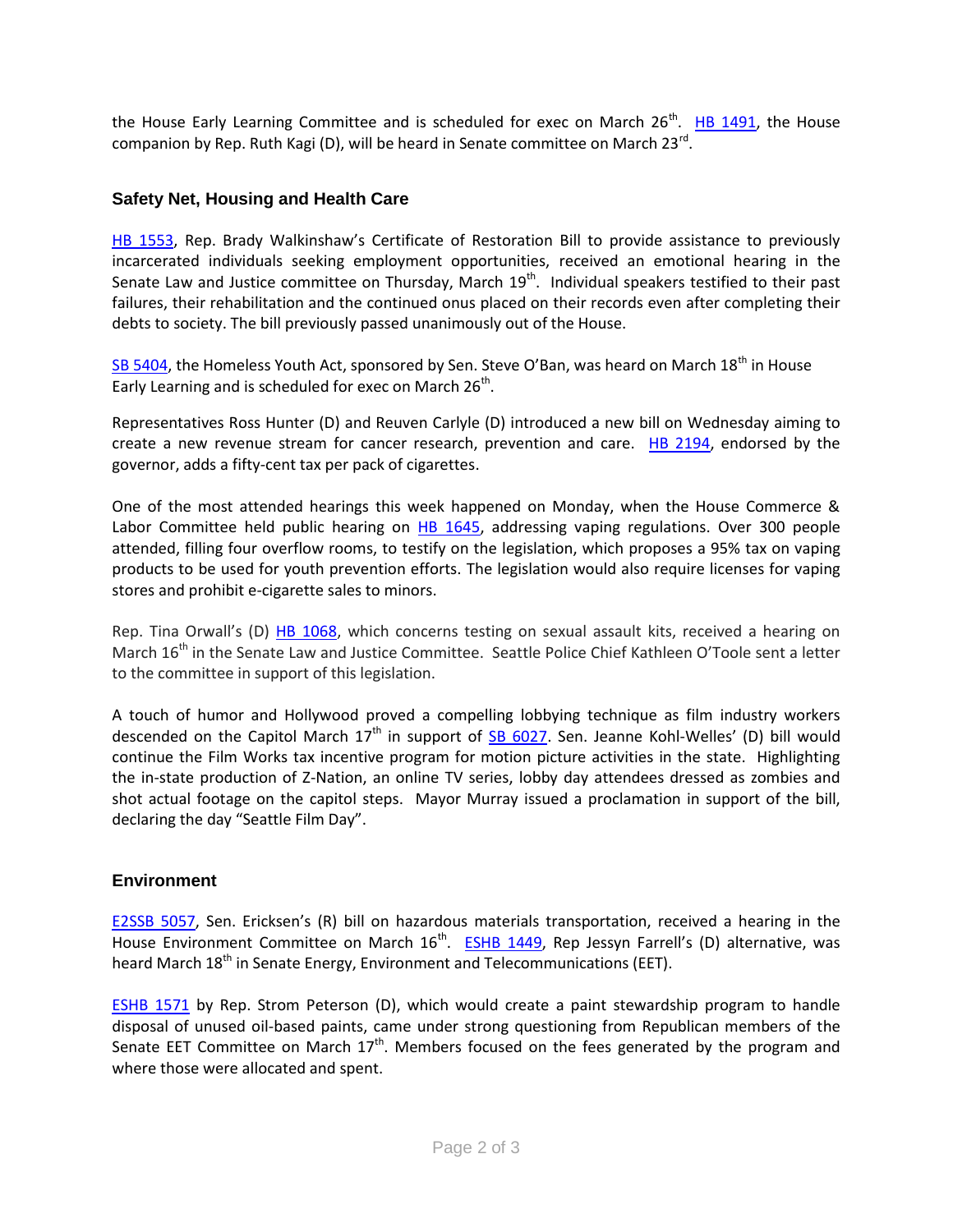# **Transportation**

With the House planning on hearing the proposed Senate Transportation Package this week (see below in Looking Ahead), speculation continues on when the House will issue its own funding package. The Governor recently suggested that the House will release its operating budget prior to any transportation package release. He said both budgets "to some degree" may share a revenue source.

## **Public Safety**

### **Marijuana**

[SB 5052,](http://apps.leg.wa.gov/billinfo/summary.aspx?bill=5052&year=2015) an omnibus medical marijuana bill sponsored by Sen. Ann Rivers (R), has been referred to the House Rules Committee, rather than Appropriations as reported last week.

New legislation introduced this week, [HB 2196](http://apps.leg.wa.gov/billinfo/summary.aspx?bill=2196&year=2015) and [SB 6083,](http://apps.leg.wa.gov/billinfo/summary.aspx?bill=6083&year=2015) sponsored by Sen. Kohl-Welles and Rep. Brian Blake (D), respectively, allow individuals to home grow up to six marijuana plants per residence. The legislation has bipartisan support and is intended to streamline recreational and medical marijuana laws, to incorporate more consistency between them and reduce multiple regulatory layers. All three other states and the District of Columbia which have also legalized marijuana have similar provisions already.

### **Other**

[ESHB 1980,](http://apps.leg.wa.gov/billinfo/summary.aspx?bill=1980&year=2015) implementing the recommendations of the sunshine committee, was heard in Senate Government Operations and Security on March  $19<sup>th</sup>$ . Barb Graff from the City's Office of Emergency Management testified in support of Sections 5 and 6 of the bill – those that respectively address exemption from public disclosure of information volunteered for 9-1-1 databases or alert and warning system databases.

### *Looking Ahead*

All eyes are on the House Transportation Committee this week as the hearing on the main portions of the Senate Transportation package, [ESSB](http://app.leg.wa.gov/billinfo/summary.aspx?year=2015&bill=5987) 5987 & [ESSB 5988,](http://app.leg.wa.gov/billinfo/summary.aspx?bill=5988&year=2015) proceeds this coming Thursday, March 26<sup>th</sup>. OIR welcomes Seattle Mayor Murray to Olympia to testify on the bills.

[HB 2136](http://apps.leg.wa.gov/billinfo/summary.aspx?bill=2136&year=2015), Rep. Reuven Carlyle's omnibus bill regulating aspects of the recreational marijuana market receives a hearing Monday, March 23<sup>rd</sup>. Representatives from the City will testify in support.

[HB 1745](http://apps.leg.wa.gov/billinfo/summary.aspx?bill=1745&year=2015), Rep. Luis Moscoso's (D) Voting Rights Act, is scheduled for a hearing in the Senate Government Operations and Security committee, Monday, March 23<sup>rd</sup>.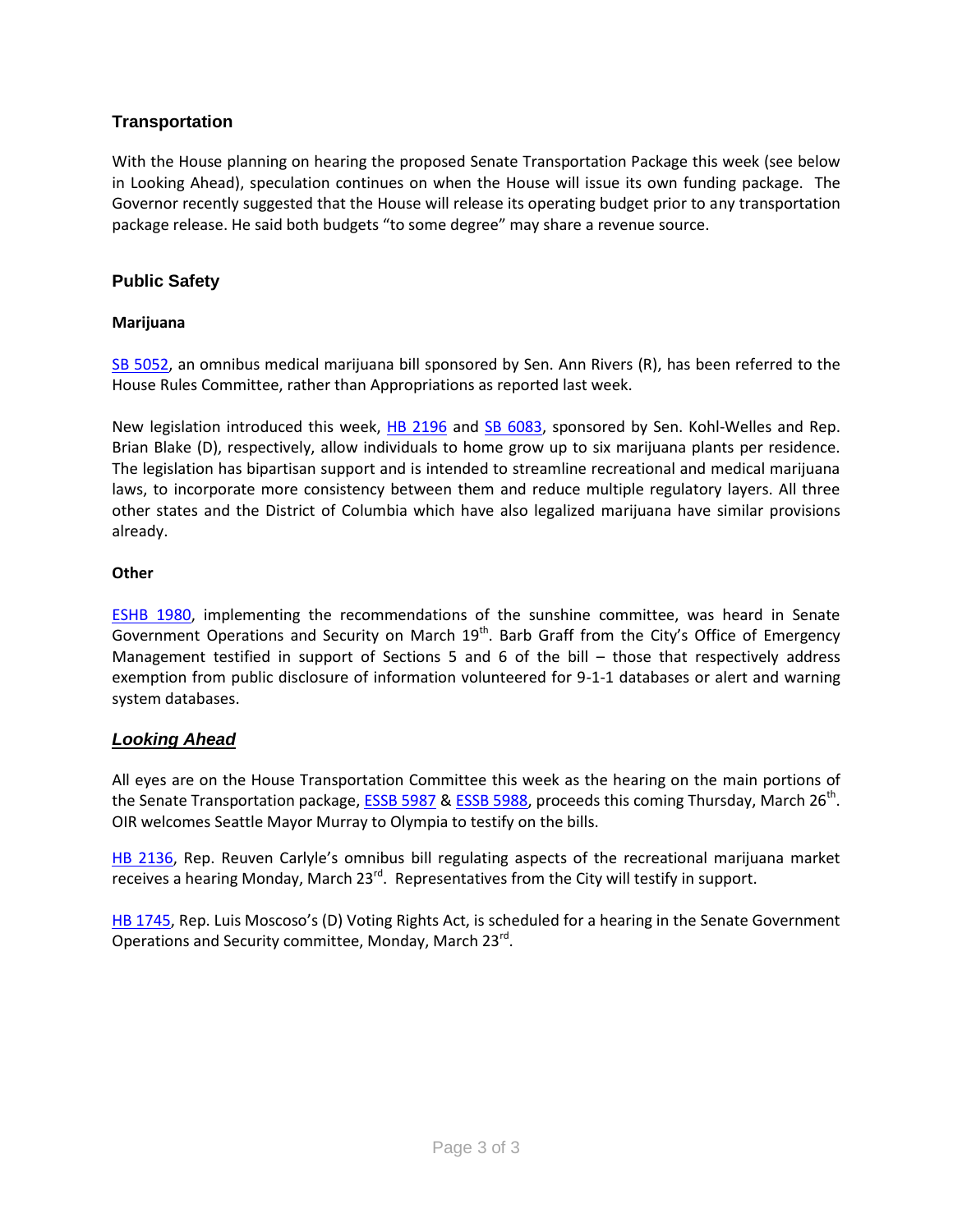| Bill #                          | <b>Abbrev. Title</b>            | <b>Short Description</b>                                                                                   | <b>Status</b>                                                                                                                       | Sponsor        |
|---------------------------------|---------------------------------|------------------------------------------------------------------------------------------------------------|-------------------------------------------------------------------------------------------------------------------------------------|----------------|
| <b>ESHB 1093</b>                | Unmanned aircraft               | Concerning unmanned aircraft.                                                                              | Public Hearing in Law & Justice<br>(Senate) on 3/23 @ 1:30pm                                                                        | Morris         |
| <b>E2SHB 1174</b><br>(SB 5684)  | Flame retardants                | Concerning flame retardants.                                                                               | Mar 17 Public hearing in the Senate<br>Committee on Energy and<br><b>Environment &amp; Telecommunications</b>                       | Van De<br>Wege |
| <b>SHB 1223</b>                 | Lodging tx/workforce<br>housing | Allowing the use of lodging taxes for financing workforce<br>housing.                                      | SHumSer/MenHlth - First reading,<br>referred to Human Services, Mental<br>Health & Housing. Not yet scheduled<br>for Public Hearing | Springer       |
| <b>SHB 1238</b>                 | Affordable tuition<br>planning  | Concerning affordable tuition planning.                                                                    | Mar 17 Public hearing in the Senate<br>Committee on Higher Education                                                                | Pollet         |
| <b>SHB 1240</b><br>(2SSB 5908)  | Student restraint,<br>isolation | Concerning restraint or isolation of students, including<br>students with disabilities, in public schools. | Mar 19 Public hearing in the Senate<br>Committee on Early Learning & K-12<br>Education                                              | Pollet         |
| <b>SHB 1257</b><br>(SB 5123)    | Tenant screening<br>reports     | Concerning tenant screening.                                                                               | SFin Inst/Ins - First reading, referred<br>to Financial Institutions & Insurance.<br>Not yet scheduled for Public Hearing.          | Walkinshaw     |
| <b>EHB 1258</b><br>(E2SSB 5269) | Detention decision<br>review    | Concerning court review of detention decisions under the<br>involuntary treatment act.                     | Public Hearing in Human Services,<br>Mental Health & Housing (Senate) on<br>3/23 @ 10:00am                                          | Walkinshaw     |
| <b>E2SHB 1276</b>               | Impaired driving                | Concerning impaired driving.                                                                               | Mar 17 Public hearing in the Senate<br>Committee on Law & Justice                                                                   | Klippert       |
| <b>SHB 1295</b><br>(2SSB 5437)  | Breakfast after the bell        | Concerning breakfast after the bell programs.                                                              | Mar 16 Public hearing in the Senate<br>Committee on Early Learning & K-12<br>Education                                              | Hudgins        |
| <b>HB 1355</b><br>(SB 5285)     | Minimum hourly wage<br>increase | Increasing the minimum hourly wage to twelve dollars<br>over four years.                                   | SCommerce and L - First reading,<br>referred to Commerce & Labor. Not<br>yet scheduled for Public Hearing.                          | Farrell        |

Bill Status Report March 19, 2015 Page 1 of 1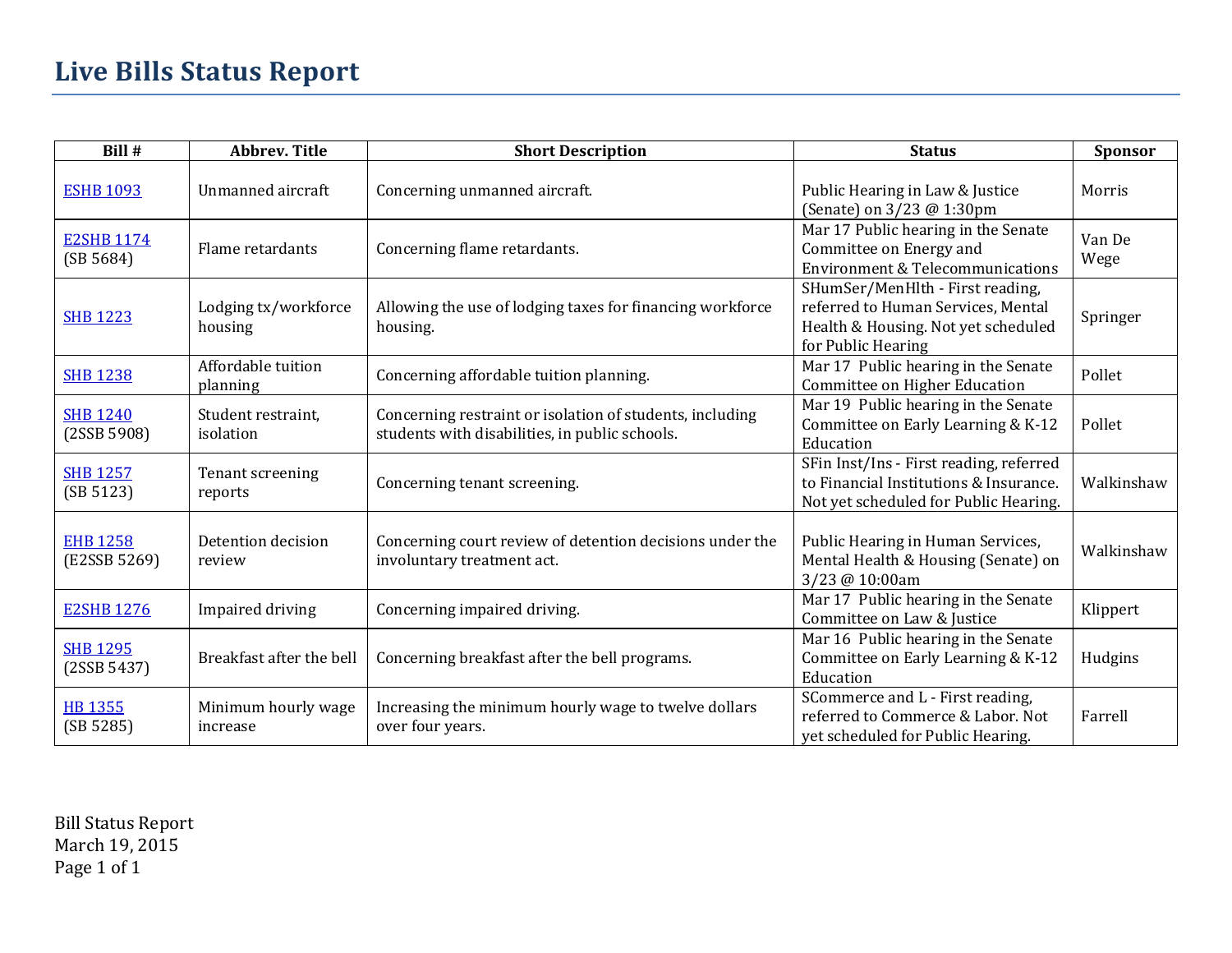| Bill #                            | <b>Abbrev. Title</b>            | <b>Short Description</b>                                                                                                                          | <b>Status</b>                                                                                                                                                                     | Sponsor    |
|-----------------------------------|---------------------------------|---------------------------------------------------------------------------------------------------------------------------------------------------|-----------------------------------------------------------------------------------------------------------------------------------------------------------------------------------|------------|
| <b>HB 1356</b><br>(SB 5306)       | Sick & safe<br>employment leave | Establishing minimum standards for sick and safe leave<br>from employment.                                                                        | SCommerce and L - First reading,<br>referred to Commerce & Labor. Not<br>yet scheduled for Public Hearing.                                                                        | Jinkins    |
| HB 1389<br>(SB 5181)              | State fire<br>service/disasters | Addressing the scope of state fire service mobilization and<br>ensuring compliance with existing state and federal<br>disaster response policies. | Public Hearing in Government<br>Operations & Security (Senate) on<br>3/23 @ 10:00am                                                                                               | Goodman    |
| <b>ESHB 1417</b><br>(ESSB 5048)   | Water-sewer districts           | Subjecting a resolution or ordinance adopted by the<br>legislative body of a city or town to assume a water-sewer<br>district to a referendum.    | Public Hearing in Government<br>Operations & Security (Senate) on<br>3/24 @ 10:00am                                                                                               | Takko      |
| <b>2SHB 1436</b><br>(2SSB 5404)   | Homeless youth                  | Concerning homeless youth prevention and protection.                                                                                              | Public Hearing in Human Services,<br>Mental Health & Housing (Senate) on<br>3/24 @ 10:00am                                                                                        | Kagi       |
| <b>ESHB 1448</b><br>(SB 5781)     | Suicide threats,<br>response to | Providing procedures for responding to reports of<br>threatened or attempted suicide.                                                             | Mar 17 Public hearing in the Senate<br>Committee on Human Services and<br>Mental Health & Housing                                                                                 | Riccelli   |
| <b>ESHB 1449</b><br>(SB 5087)     | Oil transportation<br>safety    | Concerning oil transportation safety.                                                                                                             | Mar 18 Public hearing in the Senate<br>Committee on Energy and<br><b>Environment &amp; Telecommunications</b>                                                                     | Farrell    |
| <b>E2SHB 1472</b><br>(SB 5406)    | Chemical action plans           | Concerning using chemical action plans to require safer<br>chemicals in Washington.                                                               | Public Hearing in Energy,<br><b>Environment &amp; Telecommunications</b><br>(Senate) on 3/24 @ 1:30pm                                                                             | Fitzgibbon |
| <b>E2SHB 1491</b><br>(E2SSB 5452) | Early care & education<br>systm | Improving quality in the early care and education system.                                                                                         | Public Hearing in Early Learning & K-<br>12 Education (Senate) on 3/23 @<br>1:30 <sub>pm</sub><br>Exec Session in Early Learning &<br>K-12 Education (Senate) on<br>3/24 @ 1:30pm | Kagi       |
| <b>SHB 1511</b><br>(SSB 5433)     | Tribal history, culture,<br>etc | Requiring Washington's tribal history, culture, and<br>government to be taught in the common schools.                                             | Mar 17 Public hearing in the Senate<br>Committee on Early Learning & K-12<br>Education                                                                                            | Ortiz-Self |

Bill Status Report March 19, 2015 Page 2 of 2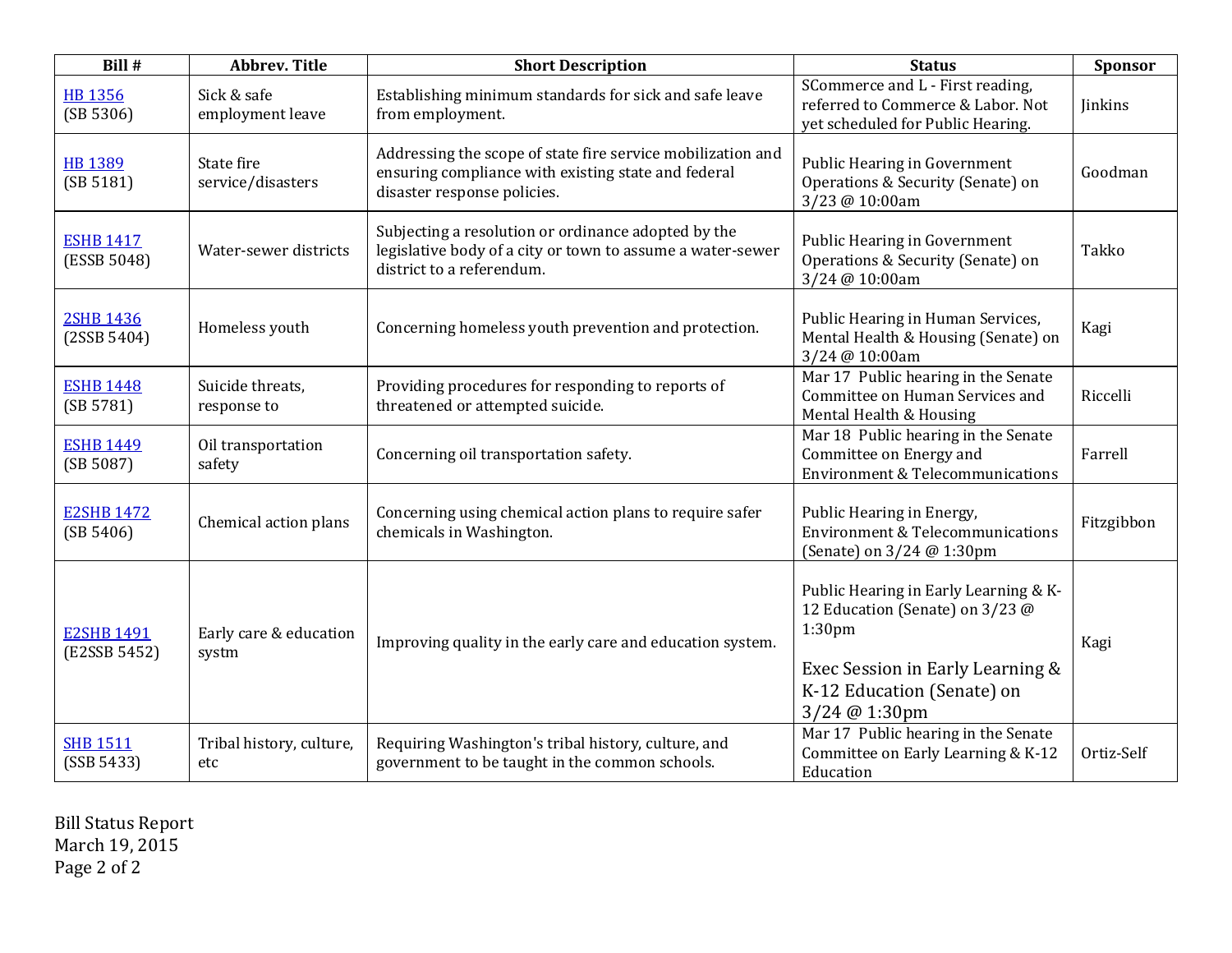| Bill #                         | <b>Abbrev. Title</b>            | <b>Short Description</b>                                                                                                                                                                  | <b>Status</b>                                                                                                 | Sponsor       |
|--------------------------------|---------------------------------|-------------------------------------------------------------------------------------------------------------------------------------------------------------------------------------------|---------------------------------------------------------------------------------------------------------------|---------------|
| <b>ESHB 1553</b>               | Opportunity<br>restoration      | Encouraging certificates of restoration of opportunity.                                                                                                                                   | Mar 19 Public hearing in the Senate<br>Committee on Law & Justice                                             | Walkinshaw    |
| <b>HB 1554</b>                 | Children/guardians,<br>family   | Exempting information of guardians or family members of<br>children enrolled in child care, early learning, parks and<br>recreation, after-school, and youth development<br>programs.     | Public Hearing in Government<br>Operations & Security (Senate) on<br>3/24 @ 10:00am                           | Stambaugh     |
| <b>ESHB 1571</b><br>(SB 5926)  | Paint stewardship               | Concerning paint stewardship.                                                                                                                                                             | Mar 17 Public hearing in the Senate<br>Committee on Energy and<br><b>Environment &amp; Telecommunications</b> | Peterson      |
| <b>2SHB 1576</b><br>(SSB 5864) | Annexed areas/sales &<br>use tx | Concerning sales and use tax for cities to offset<br>municipal service costs to newly annexed areas.                                                                                      | Exec Session in Ways & Means<br>(Senate) on 3/24 @ 3:30pm                                                     | Fitzgibbon    |
| <b>ESHB 1646</b><br>(SB 5630)  | Equal pay and<br>opportunities  | Enacting the equal pay opportunity act by amending and<br>enhancing enforcement of the equal pay act and protecting<br>worker communications about wages and employment<br>opportunities. | SCommerce and L - First reading,<br>referred to Commerce & Labor. Not<br>yet scheduled for Public Hearing.    | Senn          |
| HB 1647<br>(SB 5574)           | Reproductive health<br>care     | Concerning health plan coverage of reproductive health<br>care.                                                                                                                           | SHealth Care - First reading, referred<br>to Health Care. Not yet scheduled for<br>Public Hearing.            | Cody          |
| <b>ESHB 1713</b>               | Mental hlth, chem<br>dependency | Integrating the treatment systems for mental health and<br>chemical dependency.                                                                                                           | Public Hearing in Human Services,<br>Mental Health & Housing (Senate) on<br>3/23 @ 10:00am                    | Cody          |
| <b>HB 1720</b>                 | Healthy housing                 | Concerning healthy housing.                                                                                                                                                               | Mar 19 Public hearing in the Senate<br>Committee on Human Services and<br>Mental Health & Housing             | Robinson      |
| <b>2SHB 1735</b><br>(SSB 5740) | <b>Extended foster care</b>     | Concerning extended foster care services.                                                                                                                                                 | Mar 16 Public hearing in the Senate<br>Committee on Human Services and<br>Mental Health & Housing             | <b>Orwall</b> |
| <b>ESHB 1745</b><br>(SB 5668)  | Voting rights                   | Enacting the Washington voting rights act.                                                                                                                                                | Public Hearing in Government<br>Operations & Security (Senate) on<br>3/23 @ 10:00am                           | Moscoso       |
| <b>SHB 1783</b><br>(SB 5675)   | Dual language<br>instruction    | Expanding dual language and bilingual instruction for<br>early learners through secondary students.                                                                                       | Mar 17 Public hearing in the Senate<br>Committee on Early Learning & K-12<br>Education                        | Ortiz-Self    |

Bill Status Report March 19, 2015 Page 3 of 3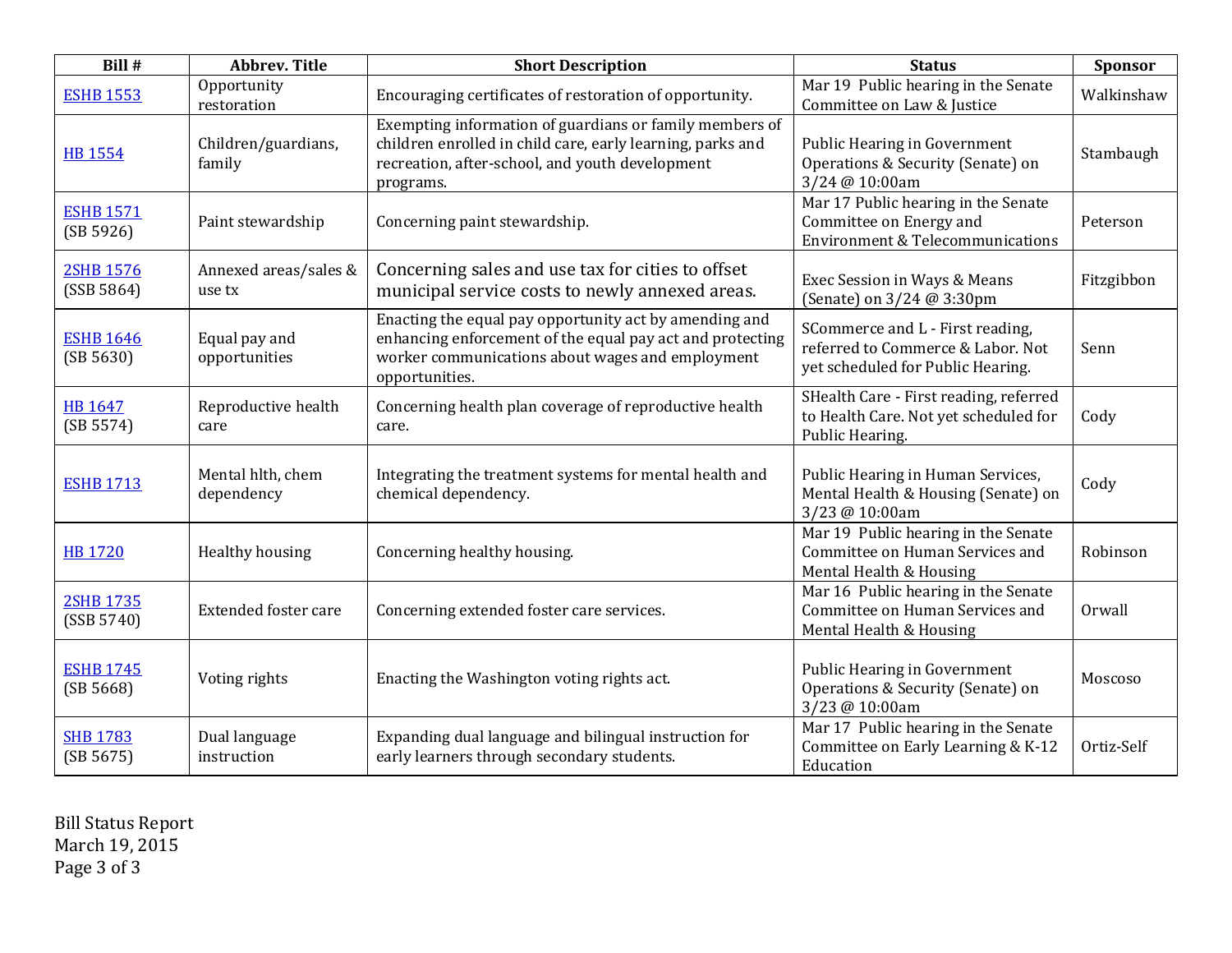| Bill #                          | <b>Abbrev. Title</b>              | <b>Short Description</b>                                                                                                                       | <b>Status</b>                                                                                                                                                                                   | Sponsor        |
|---------------------------------|-----------------------------------|------------------------------------------------------------------------------------------------------------------------------------------------|-------------------------------------------------------------------------------------------------------------------------------------------------------------------------------------------------|----------------|
| <b>HB 1821</b><br>(SB 5710)     | For hire, limo, taxi/ind<br>ins   | Addressing industrial insurance requirements and options<br>for owners and lessees of for hire vehicles, limousines, and<br>taxicabs.          | SCommerce and L - First reading,<br>referred to Commerce & Labor. Not<br>yet scheduled for Public Hearing.                                                                                      | Sullivan       |
| <b>2SHB 1916</b>                | Chem dependncy &<br>mental hlth   | Integrating administrative provisions for chemical<br>dependency and mental health.                                                            | Public Hearing in Human Services,<br>Mental Health & Housing (Senate) on<br>3/23 @ 10:00am                                                                                                      | Pollet         |
| <b>ESHB 1980</b><br>(SB 6020)   | Sunshine committee<br>rec's       | Implementing recommendations of the sunshine<br>committee.                                                                                     | Mar 19 Public hearing in the Senate<br>Committee on Government<br>Operations & Security                                                                                                         | Springer       |
| <b>E2SHB 2060</b><br>(SSB 5889) | Competency eval,<br>restoration   | Concerning competency evaluation and restoration<br>services.                                                                                  | Public Hearing in Human Services,<br>Mental Health & Housing (Senate) on<br>3/23 @ 10:00am                                                                                                      | <b>Jinkins</b> |
| <b>EHB 2086</b><br>(SB 5900)    | The<br>homeless/religious<br>orgs | Prohibiting certain limitations on the hosting of the<br>homeless by religious organizations.                                                  | Public Hearing in Human Services,<br>Mental Health & Housing (Senate) on<br>3/24 @ 10:00am                                                                                                      | McBride        |
| <b>SSB 5012</b>                 | Industrial hemp                   | Authorizing the growing of industrial hemp.                                                                                                    | Exec Session in Commerce & Gaming<br>(House) on 3/23 @ 1:30pm<br>Exec Session in Commerce & Gaming<br>(House) on 3/24 @ 1:30pm<br>Exec Session in Commerce & Gaming<br>(House) on 3/26 @ 9:00am | Hatfield       |
| <b>ESSB 5048</b><br>(ESHB 1417) | Water-sewer districts             | Subjecting a resolution or ordinance adopted by the<br>legislative body of a city or town to assume a water-sewer<br>district to a referendum. | Exec Session in Local Government<br>(House) on 3/24 @ 10:00am                                                                                                                                   | Chase          |
| 2SSB 5052                       | Cannabis patient<br>protection    | Establishing the cannabis patient protection act.                                                                                              | HRules R - Referred to Rules 2<br>Review.                                                                                                                                                       | Rivers         |
| <b>E2SSB 5057</b>               | Hazardous material<br>transport   | Concerning the safe transport of hazardous materials.                                                                                          | Mar 16 Public hearing in the House<br>Committee on Environment                                                                                                                                  | Ericksen       |
| <b>SB 5088</b><br>(HB 1182)     | Geological hazard<br>assessment   | Concerning a geological hazards assessment.                                                                                                    | HRules R - Referred to Rules 2<br>Review.                                                                                                                                                       | Pearson        |

Bill Status Report March 19, 2015 Page 4 of 4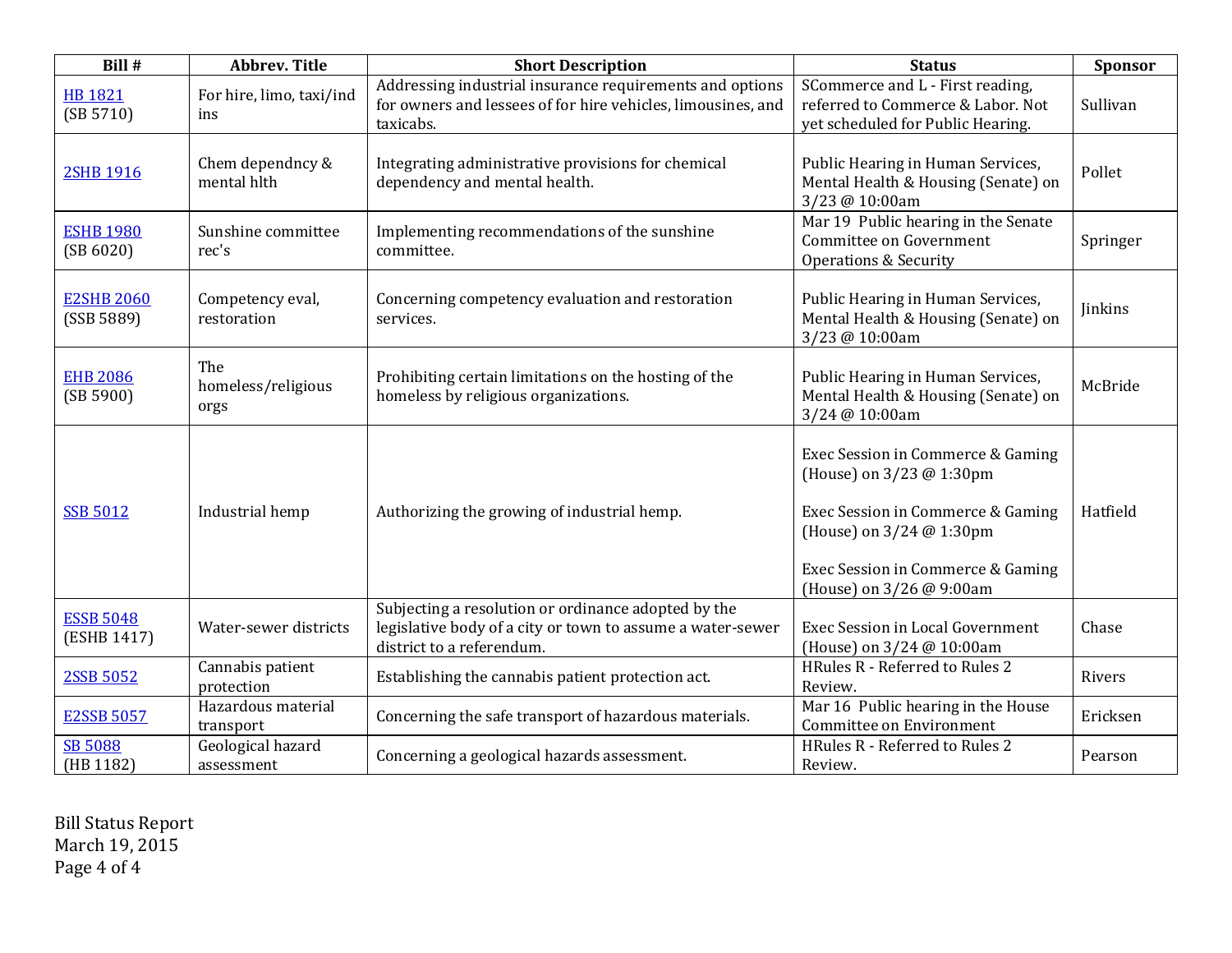| Bill #                          | Abbrev. Title                   | <b>Short Description</b>                                                                                                                                                                                                                                                                 | <b>Status</b>                                                                                                                                                                                       | Sponsor      |
|---------------------------------|---------------------------------|------------------------------------------------------------------------------------------------------------------------------------------------------------------------------------------------------------------------------------------------------------------------------------------|-----------------------------------------------------------------------------------------------------------------------------------------------------------------------------------------------------|--------------|
| <b>ESB 5091</b>                 | Nuclear energy as alt<br>energy | Including nuclear energy in the definition of a "qualified<br>alternative energy resource" for the purposes of RCW<br>19.29A.090.                                                                                                                                                        | Public Hearing in Technology &<br>Economic Development (House) on<br>3/25 @ 8:00am                                                                                                                  | Brown        |
| SB 5094<br>(HB 1352)            | Hydroelectric<br>generation     | Allowing incremental electricity produced as a result of<br>efficiency improvements to hydroelectric generation<br>projects whose energy output is marketed by the<br>Bonneville power administration to qualify as an eligible<br>renewable resource under the energy independence act. | Public Hearing in Technology &<br>Economic Development (House) on<br>3/25 @ 8:00am                                                                                                                  | <b>Brown</b> |
| <b>SB 5121</b>                  | Marijuana research<br>license   | Establishing a marijuana research license.                                                                                                                                                                                                                                               | Public Hearing in Commerce &<br>Gaming (House) on $3/23$ @ 1:30pm<br>Exec Session in Commerce & Gaming<br>(House) on 3/24 @ 1:30pm<br>Exec Session in Commerce & Gaming<br>(House) on 3/26 @ 9:00am | Kohl-Welles  |
| <b>E2SSB 5269</b><br>(EHB 1258) | Detention decision<br>review    | Concerning court review of detention decisions under the<br>involuntary treatment act.                                                                                                                                                                                                   | Mar 19 Passed out of the House<br>Committee on Judiciary                                                                                                                                            | O'Ban        |
| <b>ESSB 5343</b><br>(HB 1751)   | Transit<br>construction/parking | Concerning parking impact mitigation from regional<br>transit authority facility construction.                                                                                                                                                                                           | HTrans - First reading, referred to<br>Transportation. Not yet scheduled for<br>Public Hearing.                                                                                                     | Hasegawa     |
| SB 5396                         | Children/guardians,<br>family   | Exempting information of guardians or family members of<br>children enrolled in child care, early learning, parks and<br>recreation, after-school, and youth development<br>programs.                                                                                                    | <b>Exec Session in State Government</b><br>(House) on 3/24 @ 10:00am                                                                                                                                | Roach        |
| <b>2SSB 5404</b><br>(2SHB 1436) | Homeless youth                  | Concerning homeless youth prevention and protection.                                                                                                                                                                                                                                     | Exec Session in Early Learning &<br>Human Services (House) on 3/24 @<br>8:00am                                                                                                                      | O'Ban        |

Bill Status Report March 19, 2015 Page 5 of 5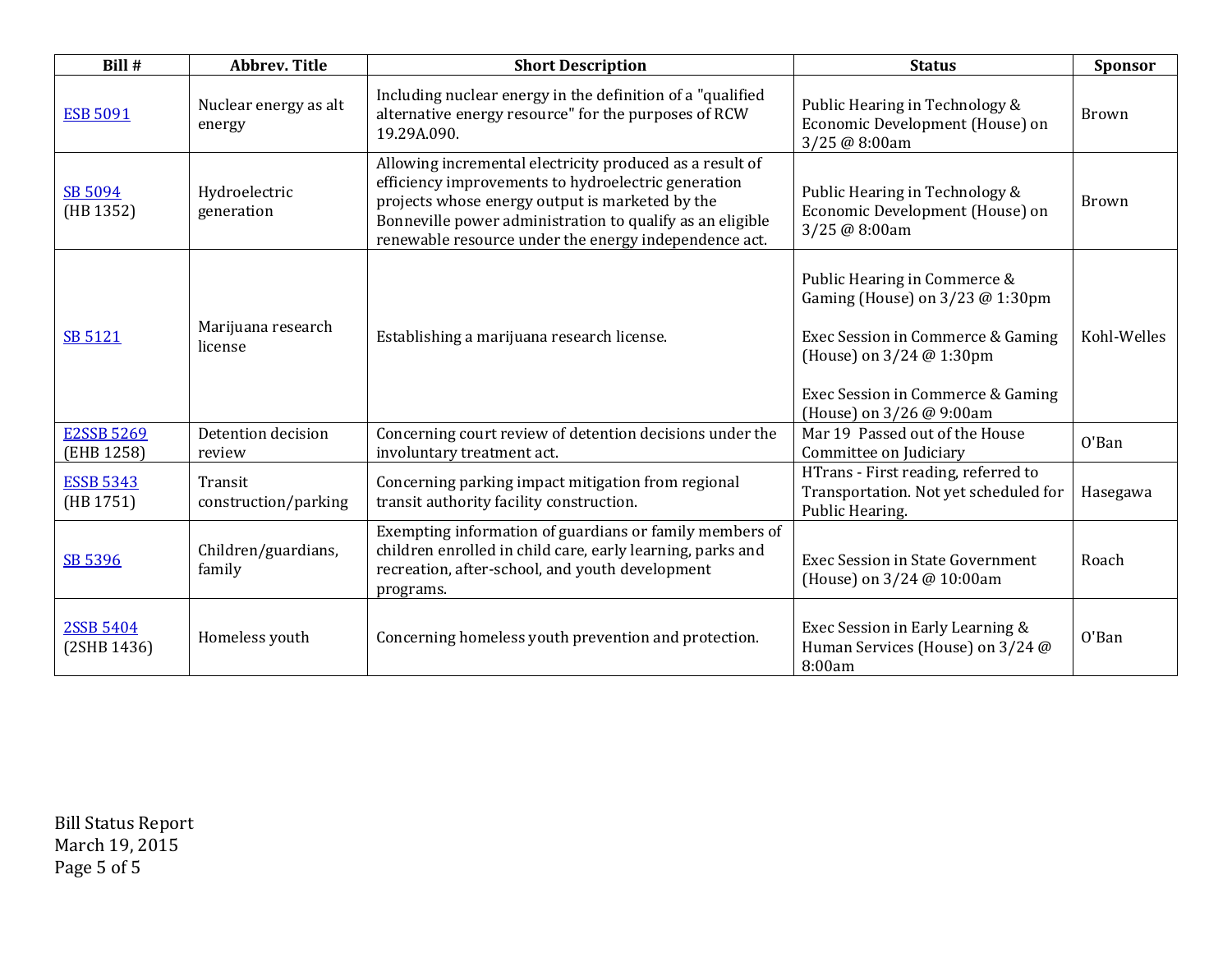| Bill #                            | <b>Abbrev. Title</b>            | <b>Short Description</b>                                                                                   | <b>Status</b>                                                                                                                                                                                                    | Sponsor  |
|-----------------------------------|---------------------------------|------------------------------------------------------------------------------------------------------------|------------------------------------------------------------------------------------------------------------------------------------------------------------------------------------------------------------------|----------|
| <b>SSB 5433</b><br>(SHB 1511)     | Tribal history, culture,<br>etc | Requiring Washington's tribal history, culture, and<br>government to be taught in the common schools.      | <b>Public Hearing in Community</b><br>Development, Housing & Tribal<br>Affairs (House) on 3/23 @ 1:30pm<br><b>Exec Session in Community</b><br>Development, Housing & Tribal<br>Affairs (House) on 3/23 @ 1:30pm | Litzow   |
| <b>E2SSB 5452</b><br>(E2SHB 1491) | Early care & education<br>systm | Improving quality in the early care and education system.                                                  | Public Hearing in Early Learning &<br>Human Services (House) on 3/20 @<br>10:00am<br>Exec Session in Early Learning &<br>Human Services (House) on 3/26 @<br>10:00am                                             | Litzow   |
| <b>SSB 5463</b><br>(2SHB 1107)    | Cultural & heritage<br>programs | Concerning access to and creation of cultural and heritage<br>programs and facilities.                     | <b>Exec Session in Community</b><br>Development, Housing & Tribal<br>Affairs (House) on 3/23 @ 1:30pm                                                                                                            | Hill     |
| <b>2SSB 5486</b><br>(2SHB 1728)   | Parents for parents<br>program  | Creating the parents for parents program.                                                                  | Exec Session in Early Learning &<br>Human Services (House) on 3/24 @<br>8:00am                                                                                                                                   | Frockt   |
| <b>ESSB 5550</b>                  | Commercial trans.<br>providers  | Regulating providers of commercial transportation<br>services.                                             | HBus & Fin Svcs - First reading,<br>referred to Business & Financial<br>Services. Not yet scheduled for Public<br>Hearing.                                                                                       | Habib    |
| <b>SSB 5609</b><br>(HB 1378)      | Synthetic plastic<br>microbeads | Protecting waterways from pollution from synthetic<br>plastic microbeads.                                  | Public Hearing in Environment<br>(House) on 3/23 @ 1:30pm                                                                                                                                                        | Bailey   |
| <b>SSB 5715</b>                   | Initiatives, fiscal<br>impact   | Including the contents of fiscal impact statements in the<br>ballot title for certain initiative measures. | Mar 18 Public hearing in the House<br><b>Committee on State Government</b>                                                                                                                                       | Fain     |
| <b>ESSB 5735</b>                  | Carbon reduction<br>investments | Providing incentives for carbon reduction investments.                                                     | Public Hearing in Technology &<br>Economic Development (House) on<br>3/24 @ 10:00am                                                                                                                              | Ericksen |

Bill Status Report March 19, 2015 Page 6 of 6